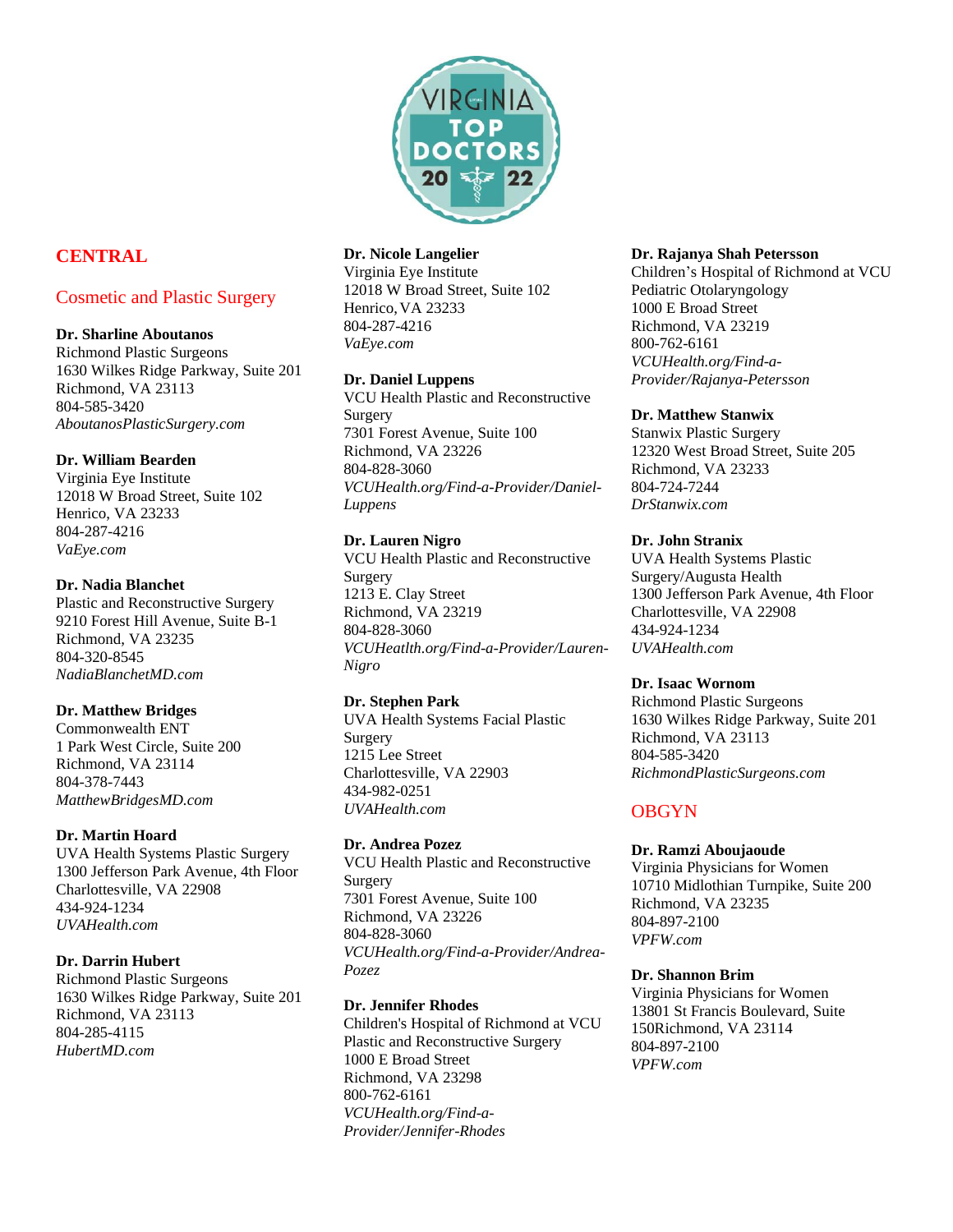

## **Dr. Leigh Cantrell**

UVA Health Systems Emily Couric Clinical Cancer Center 1240 Lee Street Charlottesville, VA 22903 434-924-9333 *UVAHealth.com*

#### **Dr. Frances Casey**

VCU Health Obstetrics and Gynecology 401 N 11th Street Richmond, VA 23298 804-828-4409 *VCUHealth.org/Find-a-Provider/Frances-Casey*

#### **Dr. Christian Chisholm**

UVA Health Systems OBGYN – MFM 1204 W Main Street, 3rd Floor Charlottesville, VA 22903 434-924-9937 *UVAHealth.com*

## **Dr. James Culver**

Jefferson OBGYN 600 Peter Jefferson Parkway Charlottesville, VA 22911 434-977-4488 *JeffersonOBGYN.net*

#### **Dr. James Ferguson**

UVA Health Systems OBGYN – MFM 1204 W Main Street, 3rd Floor Charlottesville, VA 22903 434-924-9937 *UVAHealth.com*

#### **Dr. Tracy Hicks**

Bon Secours Richmond OBGYN 13700 St Francis Boulevard Midlothian, VA 23114 804-320-2483 [Richmondobgyn.com](http://richmondobgyn.com/)

#### **Dr. Alice Hirata**

Virginia Women's Center 5875 Bremo Road, Suite 400 Richmond, VA 23226 804-288-4084 *[VirginiaWomensCenter.com](http://virginiawomenscenter.com/)*

## **Dr. Mark Hyde**

Virginia Physicians for Women 10710 Midlothian Turnpike, Suite 200

Richmond, VA 23235 804-897-2100 *VPFW.com*

## **Dr. Jordan Hylton**

VCU Health Obstetrics and Gynecology 401 N 11th Street Richmond, VA 23219 804-828-4409 *VCUHealth.org/Find-a-Provider/Jordan-Hylton*

## **Dr. Christine Isaacs**

VCU Health Obstetrics and Gynecology 9105 Stony Point Drive Richmond, VA 23235 804-828-4409 *VCUHealth.org/Find-a-Provider/Christine-Isaacs*

#### **Dr. Nicole Karjane**

VCU Health Obstetrics and Gynecology 9105 Stony Point Drive Richmond, VA 23235 804-828-4409 *VCUHealth.org/Find-a-Provider/Nicole-Karjane*

**Dr. Susan Lanni** VCU Health Obstetrics and Gynecology

9105 Stony Point Drive Richmond, VA 23298 804-828-4409 *VCUHealth.org/Find-a-Provider/Susan-Lanni*

## **Dr. Richard Lucidi**

VCU Health Reproductive Endocrinology and Infertility 9109 Stony Point Drive Richmond, VA 23235 804-327-8820 *VCUHealth.org/Find-a-Provider/Richard-Lucidi*

#### **Dr. Thomas Mead**

Dominion Women's Health 8239 Meadowbridge Road, Suite A Mechanicsville, VA 23116 804-730-0800 *DominionWomensHealth.com*

## **Dr. Devin Miller**

VCU Massey Cancer Center Gynecology Oncology 1300 E Marshall Street Richmond, VA 23219 804-828-9080 *VCUHealth.org/Find-a-Provider/Devin-Mill*

## **Dr. Sarah Milton**

VCU Health Obstetrics and Gynecology 1250 E Marshall Street Richmond, VA 23298 804-828-4409 *VCUHealth.org/Find-a-Provider/Sarah-Milton*

#### **Dr. Matthew Montgomery**

Jefferson OBGYN 600 Peter Jefferson Parkway Charlottesville, VA 22911 434-977-4488 *[JeffersonOBGYN.net](http://jeffersonobgyn.net/)*

#### **Dr. Christopher Paoloni**

River City OBGYN, PC 13700 St Francis Boulevard, Suite 603

Midlothian, VA 23114 804-362-0808 *[RiverCityOBGYN.com](http://www.rivercityobgyn.com/)*

#### **Dr. Leslie Randall**

VCU Massey Cancer Center Gynecology Oncology 9105 Stony Point Drive Richmond, VA 23235 804-828-9080 *VCUHealth.org/Find-a-Provider/Leslie-Randall*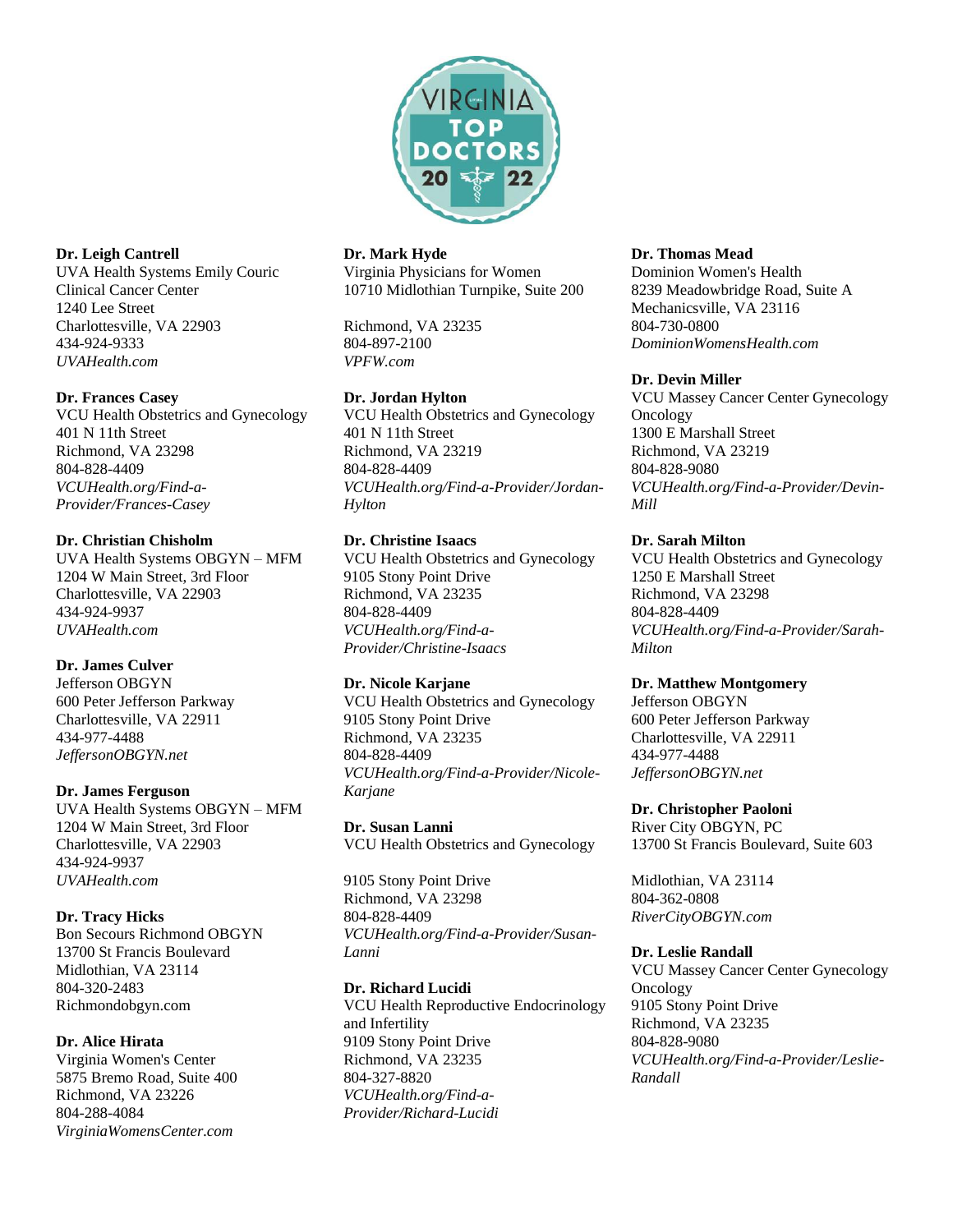

#### **Dr. Amanda Ritter**

VCU Health Obstetrics and Gynecology 401 N 11th Street Richmond, VA 23219 804-828-4409 *VCUHealth.org/Find-a-Provider/Amanda-Ritter*

## **Dr. Stephanie Sullivan**

VCU Massey Cancer Center Gynecology Oncology 1300 E Marshall Street Richmond, VA 23219 804-828-9080 *VCUHealth.org/Find-a-Provider/Stephanie-Sullivan*

## **Dr. Randall West**

Women's Cancer & Wellness Institute 1401 Johnston Willis Drive, Suite 1100 Richmond, VA 23235 804-323-5040 *WomensCancerAndWellness.com*

# Oral and Maxillofacial Surgery

## **Dr. Omar Abubaker**

VCU Health Oral and Maxillofacial Surgery 401 N 11th Street Richmond, VA 23219 804-628-6637 *[VCUHealth.orgFind-a-Provider/Omar-](https://www.vcuhealth.org/find-a-provider/Omar-Abubaker)[Abubaker](https://www.vcuhealth.org/find-a-provider/Omar-Abubaker)*

## **Dr. Jeffrey Cyr**

Commonwealth and Oral Facial Surgery 1807 Huguenot Road, Suite 200 Richmond, VA 23113 804-354-1600 *CommonwealthOFS.com*

#### **Dr. Andrew Ferguson**

Commonwealth and Oral Facial Surgery 1807 Huguenot Road, Suite 120 Richmond, VA 23113 804-354-1600 *CommonwealthOFS.com*

#### **Dr. Daniel Hawkins**

VCU Health Oral and Maxillofacial Surgery 401 N 11th Street Richmond, VA 23219 [804-628-6637](/Users/konstantin/Downloads/804-628-6637) *VCUHealth.org/Find-a-Provider/Daniel-Hawkins*

## **Dr. Ammar Sarraf**

Commonwealth Oral and Facial Surgery 8503 Patterson Avenue, Suite A Richmond, VA 23229 804-354-1600 *CommonwealthOFS.com*

## **Dr. DanTran**

VCU Health Oral and Maxillofacial Surgery 401 N 11th Street Richmond, VA 23219 804-628-6637 *VCUHealth.org/Find-a-Provider/Dan-Tran*

## **Dr. Alan Burke**

Virginia ENT 161 Wadsworth Drive Richmond, VA 23236 804-434-3700 *[VirginiaENT.com](http://www.virginiaent.com/)*

#### **Dr. Mitchell Magid**

Mountainview Oral Surgery 1612 Graves Mill Road Lynchburg, VA 24502 434-316-7111 *[LynchburgOralSurgery.com](https://www.lynchburgoralsurgery.com/)*

#### **Dr. Thomas Padgett**

Richmond Oral and Cosmetic Surgeons 1680 Huguenot Road Midlothian, VA 23113 804-379-7120 *ROCS.net*

## **Dr. Peter Rigby**

Virginia ENT 161 Wadsworth Drive Midlothian, VA 23236 804-484-3700 *VirginiaENT.com*

#### **Dr. John Truitt**

Truitt Oral Surgery 8249 Crown Glory Parkway, Suite 103 Mechanicsville, VA 23116 804-789-0230 *TruittOralSurgery.com*

# Orthopaedic Surgery

## **Dr. Chad Aarons**

Tuckahoe Orthopaedics 1501 Maple Avenue, Suite 200 Richmond, VA 23226 804-285-2300 *TuckahoeOrtho.com*

## **Dr. John Blank**

Tuckahoe Orthopaedics 1501 Maple Avenue, Suite 200 Richmond, VA 23226 804-285-2300 *TuckahoeOrtho.com*

#### **Dr. SethCheatham**

VCU Health Orthopaedic Surgery 417 N 11th Street Richmond, VA 23298 804-828-0713 *VCUHealth.org/Find-a-Provider/Seth-Cheatham*

#### **Dr. Bobby Chhabra**

UVA Health Systems Hand Center 415 Ray C Hunt Drive Charlottesville, VA 22903 434-982-4263 *UVAHealth.com*

#### **Dr. Jessica Frankenhoff**

VCU Health Orthopaedic Surgery 1200 E Broad Street Richmond, VA 23298 804-828-7069 *VCUHealth.org/Find-a-Provider/Jessica-Frankenhoff*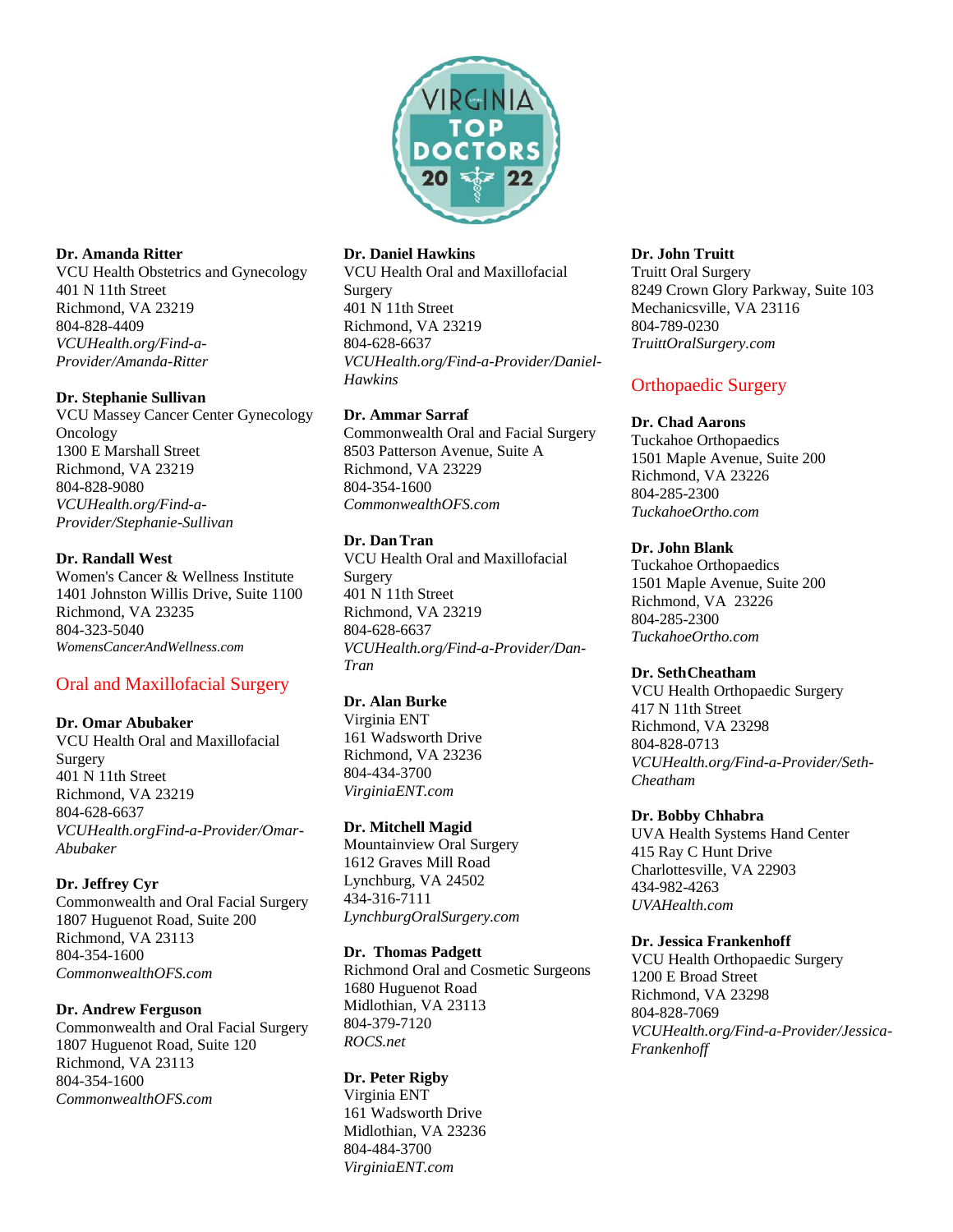

## **Dr. Gregory Golladay**

VCU Health Orthopaedic Surgery 417 N 11th Street Richmond, VA 23298 804-828-7069 *[VCUHealth.org/Find-a-](https://www.vcuhealth.org/find-a-provider/gregory-golladay)[Provider/Gregory-Golladay](https://www.vcuhealth.org/find-a-provider/gregory-golladay)*

#### **Dr. Joanna Horstmann**

Children's Hospital of Richmond at VCU Sports Medicine PO Box 980061 Richmond, VA 23298 804-828-2467 *[VCUHealth.org/Find-a-Provider/Joanna-](https://www.vcuhealth.org/find-a-provider/joanna-horstmann)[Horstmann](https://www.vcuhealth.org/find-a-provider/joanna-horstmann)*

## **Dr. Johnathan Isaacs**

VCU Health Orthopaedic Surgery 417 N 11th Street Richmond, VA 23219 804-828-7069 *VCUHealth.org/Find-a-Provider/Jonathan-Isaacs*

## **Dr. Mark Jones**

OrthoVirginia 1400 Johnston Willis Drive, Suite A Richmond, VA 23235 804-379-8088 *[OrthoVa.com](http://www.orthova.com/)*

## **Dr. Stephen Kates**

VCU Health Orthopaedic Surgery 417 N 11th Street Richmond, VA 23298 804-828-7069 *VCUHealth.org/Find-a-Provider/Stephen-Kates*

#### **Dr. Victoria Kuester**

Children's Hospital of Richmond at VCU Orthopaedic Surgery 1000 E Broad Street Richmond, VA 3219 804-828-2467 *VCUHealth.org/Find-a-Provider/Victoria-Kuester*

#### **Dr. Thomas Loughran**

VCU Health Sports Medicine 1300 W Broad Street, Suite 113 Richmond, VA 23284 804-828-0713 *VCUHealth.org/Find-a-Provider/Thomas-Loughran*

## **Dr. Tejas Patel**

VCU Health Orthopaedic Surgery 417 N 11th Street Richmond, VA 23219 804-828-7069 *VCUHealth.org/Find-a-Provider/Tejas-Patel*

## **Dr. Nirav Patel**

Short Pump Pavilion 11958 W Broad Street Richmond, VA 23233 804-828-7069 *[Orthopaedics.VCU.edu/Specialties/NiravPatel](https://orthopaedics.vcu.edu/specialties/niravpatel.html)*

## **Dr. Ricky Placide**

VCU Health Orthopaedic Surgery 417 N 11th Street Richmond, VA 23219 804-828-7069 *VCU Health.org/Find-a-Provider/Ricky Placide*

#### **Dr. Julius (Jody)Smith**

Ortho Virginia 5899 Bremo Road, Suite 100 Richmond, VA 23226 804-288-8512 *[OrthoVirginia.com](http://www.orthovirginia.com/)*

#### **Dr. Jesse Torbert**

Richmond Orthopedic Institute 2819 N Parham Road, Suite 100 Richmond, VA 23294 804-265-0436 *RichmondOrthopedicInstitute.com*

#### **Dr. Jennifer Vanderbeck**

Neuroscience, Orthopaedics and Wellness Center (The NOW Center) 1200 E Broad Street Richmond, VA 23298 804-828-2663 *RichmondShoulder.com*

#### **Dr. Jed Vanichkachorn**

Tuckahoe Orthopaedics 1501 Maple Avenue, Suite 200 Richmond, VA 23226 804-285-2300 *TuckahoeOrtho.com*

## **Dr. Peter White**

OrthoVirginia 1400 Johnston-Willis Drive N Chesterfield, VA 23235 804-915-1910 *OrthoVirginia.com*

## **Dr. Wilhelm Zuelzer**

VCU Health Orthopaedic Surgery 9000 Stony Point Parkway Richmond, VA 23235 804-828-7069 *VCUHealth.org/Find-a-Provider/Wilhelm-Zuelzer*

# **EASTERN**

# Cosmetic and Plastic Surgery

#### **Dr. Lawrence Colen**

Norfolk Plastic Surgery 6261 E. Virginia Beach Boulevard, Suite 100 Norfolk, VA 23502 757-466-1000 *[NorfolkPlasticSurgeryPC.com](http://www.norfolkplasticsurgerypc.com/)*

#### **Dr. EricDobratz**

EVMS Otolaryngology 600 Gresham Drive, River Pavilion, Suite 1100 Norfolk, VA 23507 757-388-6200 *EVMS.edu*

#### **Dr. William Doughtery**

EVMS Otolaryngology 600 Gresham Drive, River Pavilion, Suite 1100 Norfolk, VA 23507 757-388-6200 *EVMS.edu*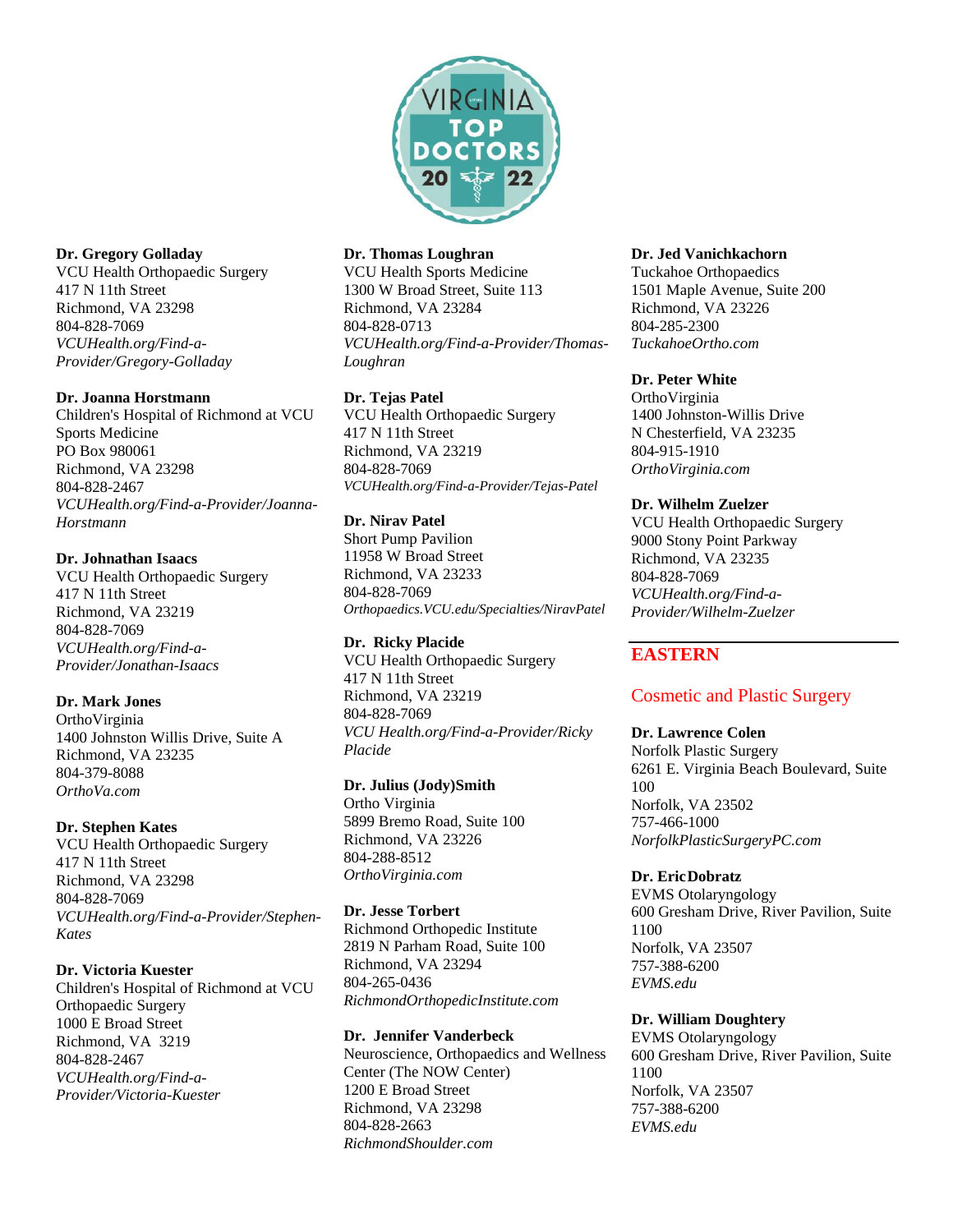

# Oral and Maxillofacial Surgery

## **Dr. Klaus Guter**

Oral Surgery of Tidewater 2875 Sabre Street, Suite 260 Virginia Beach, VA 23452 757-578-9052 *[OSTVB.com](https://www.ostvb.com/)*

# **Dr. Joseph Han**

EVMS Otolaryngology 600 Gresham Drive, River Pavilion, Suite 1100 Norfolk, VA 23507 757-388-6200 *[EVMS.edu](https://www.evms.edu/)*

# **Dr. Daniel Karakla**

EVMS Otolaryngology 600 Gresham Drive, River Pavilion, Suite 1100 Norfolk, VA 23507 757-388-6200 *EVMS.edu*

## **Dr. Sanford N. Morrison**

Morrison & Morrison DDS, LTD 904 Kempsville Road, Suite 102 Virginia Beach, VA 23464 757-467-8000 *HealthGrades.com/Dentist/Dr-Sanford-Morrison*

## **Dr. Wes Santee**

Children's Hospital of the King's daughters 601 Children's Lane Norfolk, VA 23507 757-668-7713 *CHKD.org*

## **Dr. Barry Strasnick**

EVMS Otolaryngology 600 Gresham Drive, River Pavilion, Suite 1100 Norfolk, VA 23507 757-388-6200 *[EVMS.edu](https://www.evms.edu/)*

# Orthopedic Surgery

#### **Dr. John Aldridge**

Hampton Roads Orthopaedics Spine & Sports Medicine 730 Thimble Shoals Boulevard, Suite 130 Newport News, VA 23606 757-873-1554 *HROSM.com*

## **Dr. Adrian Baddar**

Hampton Roads Orthopaedics Spine & Sports Medicine 730 Thimble Shoals Boulevard, Suite 130 Newport News, VA 23606 757-873-1554 *HROSM.com*

## **Dr. Scott Bradley**

Hampton Roads Orthopaedics Spine & Sports Medicine 5335 Discovery Park Boulevard, Suite B Williamsburg, VA 23188 757-253-0603 *HROSM.com*

## **Dr. Anthony Carter**

Hampton Roads Orthopaedics Spine & Sports Medicine 730 Thimble Shoals Boulevard, Suite 130 Newport News, VA 23606 757-873-1554 *HROSM.com*

## **Dr. Daniel Cavazos**

Hampton Roads Orthopaedic 730 Thimble Shoals Boulevard, Suite 130 Newport News, VA 26306 757-873-1554 *HROSM.com*

## **Dr. Lawrence Donato**

Atlantic Orthopedic Specialists 230 Clearfield Avenue, Suite 124 Virginia Beach, VA 23462 757-321-3300 *AtlanticOrtho.com*

## **Dr. Yifan Guo**

Children's Hospital of the King's Daughters 2021 Concert Drive Virginia Beach, VA 23456 757-668-2711 *CHKD.org*

## **Dr. John Mancoll**

Mancoll Plastic Surgery 1925 Glenn Mitchell Drive, Suite 206 Virginia Beach, VA 23456 757-305-9185 *[MancollPlasticSurgery.com](http://www.mancollplasticsurgery.com/)*

# **Dr. Julia C. Stevenson**

Cardinal Plastic Surgery 300 Medical Parkway, Suite 300 Chesapeake, VA 23320 757-389-5505 *CardinalPlasticSurgery.com*

## **Dr. Theodore Uroskie**

Norfolk Plastic Surgery 6261 E Virginia Beach Bd. Suite 100 Norfolk, VA 23502 757-466-1000 *NorfolkPlasticSurgeryPC.com*

# **OBGYN**

## **Dr. Alfred Abuhamad**

EVMS Maternal Fetal Medicine 825 Fairfax Avenue, Suite 310 Norfolk, VA 23507 757-446-5600 *EVMS.edu*

## **Dr. David Archer**

Eastern Virginia Medical School 825 Fairfax Avenue Norfolk, VA 23507 757-446-5600 *[CRC-EVMS.org](http://www.crc-evms.org/)*

# **Dr. Silvina Bocca**

EVMS Maternal Fetal Medicine 825 Fairfax Avenue, Suite 310 Norfolk, VA 23507 757-446-5600 *[Boccas@EVMS.edu](mailto:Boccas@EVMS.edu)*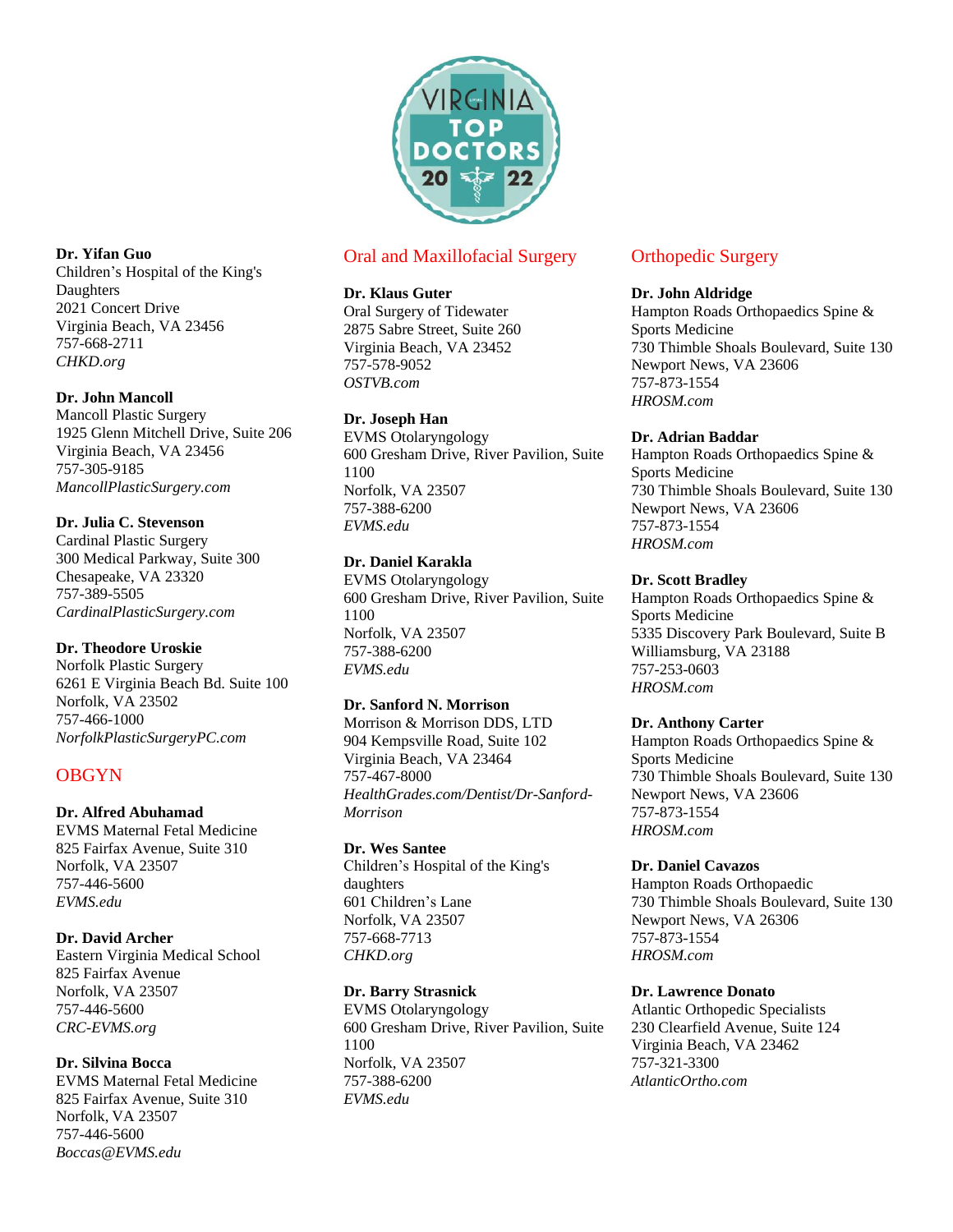

#### **Dr. Nelson Keller**

Hampton Roads Orthopaedics Spine & Sports Medicine 730 Thimble Shoals Boulevard, Suite 130 Newport News, VA 26306 757-873-1554 *HROSM.com*

## **Dr. Mark Kerner**

Hampton Roads Orthopaedics 730 Thimble Shoals Boulevard, Suite 130 Newport News, VA 26306 757-873-1554 *HROSM.com*

## **Dr. Alexander Lambert**

Hampton Roads Orthopaedics Spine and Sports Medicine 5335 Discovery Park Boulevard, Suite B Williamsburg, VA 23188 757-253-0603 *HROSM.com*

## **Dr. Chad Manke**

Atlantic Orthopedic Specialists 6160 Kempsville Circle, Suite 200 B Norfolk, VA 23502 757-321-3300 *AtlanticOrtho.com*

#### **Dr. Brendan McConnell**

Hampton Roads Orthopaedics Spine & Sports Medicine 4030-B George Washington Memorial Highway Yorktown, VA 23692 757-898-5500 *HROSM.com*

#### **Dr. Richard Myers**

Sentra Orthopaedic Trauma Specialists 600 Gresham Drive, Suite 204 Norfolk, VA 23507 757-388-5680 *Sentara.com*

#### **Dr. Rebecca Shoemaker**

Hampton Roads Orthopaedics Spine & Sports Medicine 732 Thimble Shoals Boulevard, Suite 803 Newport News, VA 23606 757-933-8888 *HROSM.com*

## **Dr. Jack Siegel**

Jordan-Young Orthopedics 5716 Cleveland St, Suite 200 Virginia Beach, VA 23642 757-490-4802 *Jordan-YoungInstitute.com*

## **Dr. Kinjal Sohagia**

Roads Orthopaedics Spine & Sports Medicine 732 Thimble Shoals Boulevard, Suite 803 Newport News, VA 23606 757-933-8888 *HROSM.com*

## **Dr. Jon Swenson**

Hampton Roads Orthopaedics Spine & Sports Medicine 730 Thimble Shoals Boulevard, Suite 130 Newport News, VA 26306 757-873-1554 *HROSM.com*

# **NORTHERN**

# Cosmetic and Plastic Surgery

#### **Dr. Wendy Gottlieb**

Wendy Gottlieb, MD, Plastic Surgery 1800 Town Center Drive, Suite 418 Reston, VA 20190 703-668-9499 *[DrWendyGottlieb.com](http://www.drwendygottlieb.com/)*

#### **Dr. Earl Johnson**

Dominion Plastic Surgery 2755 Hartland Road, Suite 300 Falls Church, VA 22043 703-544-8971 *[DominionPRS.com](http://www.dominionprs.com/)*

#### **Dr. Larry Lickstein**

Elle Aesthetic Arts and Plastic Surgery 21021 Sycolin Road, Suite 100 Ashburn , VA 20147 571-440-5005 *PlasticSurgeryNorthernVirginia.com*

## **Dr. Vineet Mehan**

Dominion Plastic Surgery 2756 Hartland Road, Suite 300 Falls Church, VA 22044 703-544-8972 *[DominionPRS.com](http://www.dominionprs.com/)*

## **Dr. Alex Mesbahi**

National Center for Plastic Surgery 7601 Lewinsville Road, Suite 400 Mclean, VA 22102 703-382-5281 *MesbahiMD.com*

#### **Dr. Maurice Nahabedian**

National Center for Plastic Surgery 7601 Lewinsville Road Suite 400 McLean, VA 22102 703-287-8277 *[NCPSNOVA.c](http://www.ncpsnova.com/)om*

#### **Dr. Paulo Piccolo**

National Center for Plastic Surgery 7601 Lewinsville Road, Suite 400 Mclean, VA 22102 703-287-8277 *PiccoloMD.com*

#### **Dr. Soheila Rostami**

Sanctuary Cosmetic Center 1650 Tysons Boulevard, Suite 100 Mclean, VA 22102 703-893-3937 *[SanctuaryCosmeticCenter.com](https://www.sanctuarycosmeticcenter.com/)*

#### **Dr. Mark Venturi**

National Center for Plastic Surgery 7601 Lewinsville Road, Suite 400 Mclean, VA 22102 703-287-8277 *VenturiMD.com*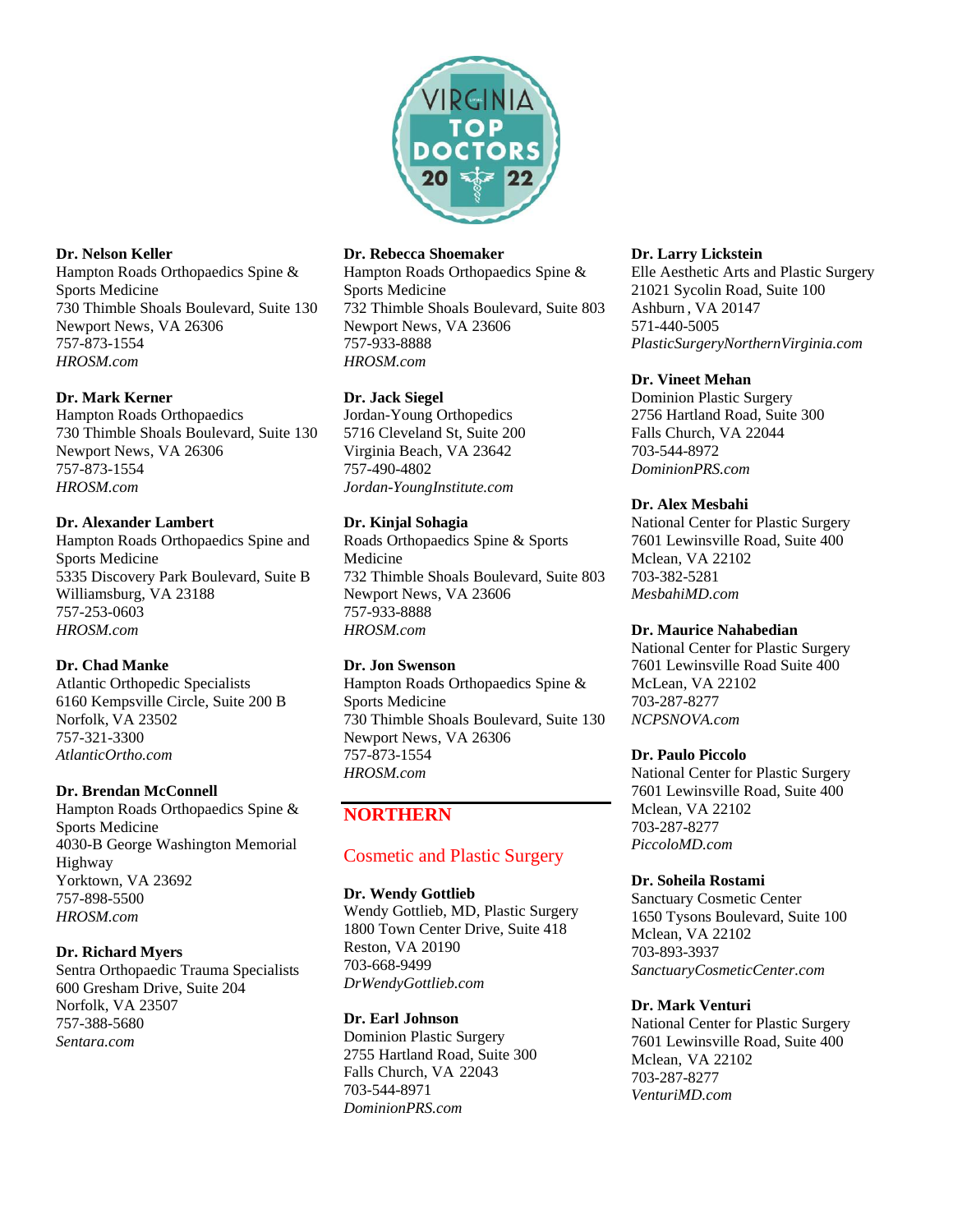

## **Dr. Craig Vigliante**

Potomac Surgical Arts 19440 Golf Vista Plaza, Suite 130 Leesburg, VA 20176 703-723-5366 potomacsurgicalarts.com

# **OBGYN**

## **Dr. Al Khoury**

Inova Maternal Fetal Medicine 3020 Hamaker Court, Suite 501 Fairfax, VA 22031 703-698-5350 *INOVA.org*

## **Dr. Shruti Malik**

Arlington Shady Grove Fertility 901 N Stuart Street, Suite 610 Arlington, VA 22203 703-574-3772 *[ShadyGroveFertility.com](http://www.shadygrovefertility.com/)*

## **Dr. Manisha Patel**

Physicians for OBGYN Care 1800 Town Center Drive, Suite 222 Reston, VA 20190 703-834-6244 *GWDocs.com*

## **Dr. Andrea Reh**

Arlington Shady Grove Fertility 901 N Stuart Street, Suite 610 Arlington, VA 22203 703-574-3772 *[ShadyGroveFertility.com](http://www.shadygrovefertility.com/)*

# Oral and Maxillofacial Surgery

#### **Dr. Christopher Bonacci**

Christopher Bonacci DDS MD PC 361 Maple Avenue West, Suite 200 Vienna, VA 22180 703-255-9400 *[DrBonacci.com](http://www.drbonacci.com/)*

# **Dr. Michael Gentile**

Meyer Clinic 7915 Lake Manassas Drive, Suite 304 Gainesville, VA 20155 703-753-7933 *MeyerClinic.com*

## **Dr. Daria Hamrah**

NOVA SurgiCare, PC 8201 Greensboro Drive, Suite 601 McLean, VA 22102 703-288-4495 *NovaSurgiCare.com*

# Orthopaedic Surgery

## **Dr. Chris Annunziata**

OrthoVirginia 8320 Old Courthouse Road, Suite 100 Vienna, VA 22180 703-277-2663 *OrthoVirginia.com*

## **Dr. Michael Antonis**

OrthoVirginia 8730 Willow Oaks Corporate Drive Fairfax, VA 22031 703-277-2663 *OrthoVirginia.com*

## **Dr. Matthew Buchanan**

Nircshl Orthopedic Center 1715 N George Mason Drive Arlington, VA 22205 703-525-2200 *[FootAnkleDC.com](http://www.footankledc.com/)*

## **Dr. Daniel Cuttica**

Orthopaedic Foot & Ankle Center 2922 Telestar Court Falls Church, VA 22042 703-584-2040 *FootAnkleDC.com*

#### **Dr. David Goodwin**

Arthritis and Sports Orthopaedics 25055 Riding Plaza, Suite 260 South Riding, VA 20152 [703-272-5000](tel:1-703-272-5000) *ArthritisAndSports.com*

#### **Dr. Matthew Griffith**

Arthritis and Sports Orthopaedics 25055 Riding Plaza, Suite 260 South Riding, VA 20152 [703-272-5000](tel:1-703-272-5000) *ArthritisAndSports.com*

## **Dr. Ben Kittredge**

OrthoVirginia 1920 Ballenger Avenue, Suite 200 Alexandria, VA 22314 703-810-5209 *OrthoVirginia.com*

## **Dr. Herbert Lane**

OrthoVirginia 1760 Old Meadow Road McLean, VA 22102 703-810-5217 *OrthoVirginia.com*

## **Dr. Tom Martinelli**

OrthoVirginia 1920 Ballenger Avenue, Suite 200 Alexandria, VA 22314 703-277-2663 *OrthoVirginia.com*

#### **Dr. Mark McMahon**

OrthoVirginia 3620 Joseph Siewick Drive, Suite 100 Fairfax, VA 22031 703-810-5223 *OrthoVirginia.com*

## **Dr. William Mook**

OrthoVirginia 1850 Town Center Parkway Reston, VA 20190 703-277-2663 *[OrthoVirginia.com](http://www.orthovirginia.com/)*

#### **Dr. Robert Najarian**

Inova Orthopaedics and Sports Medicine 8501 Arlington Boulevard, Suite 200 Fairfax, VA 22031 703-970-6464 *INOVA.org*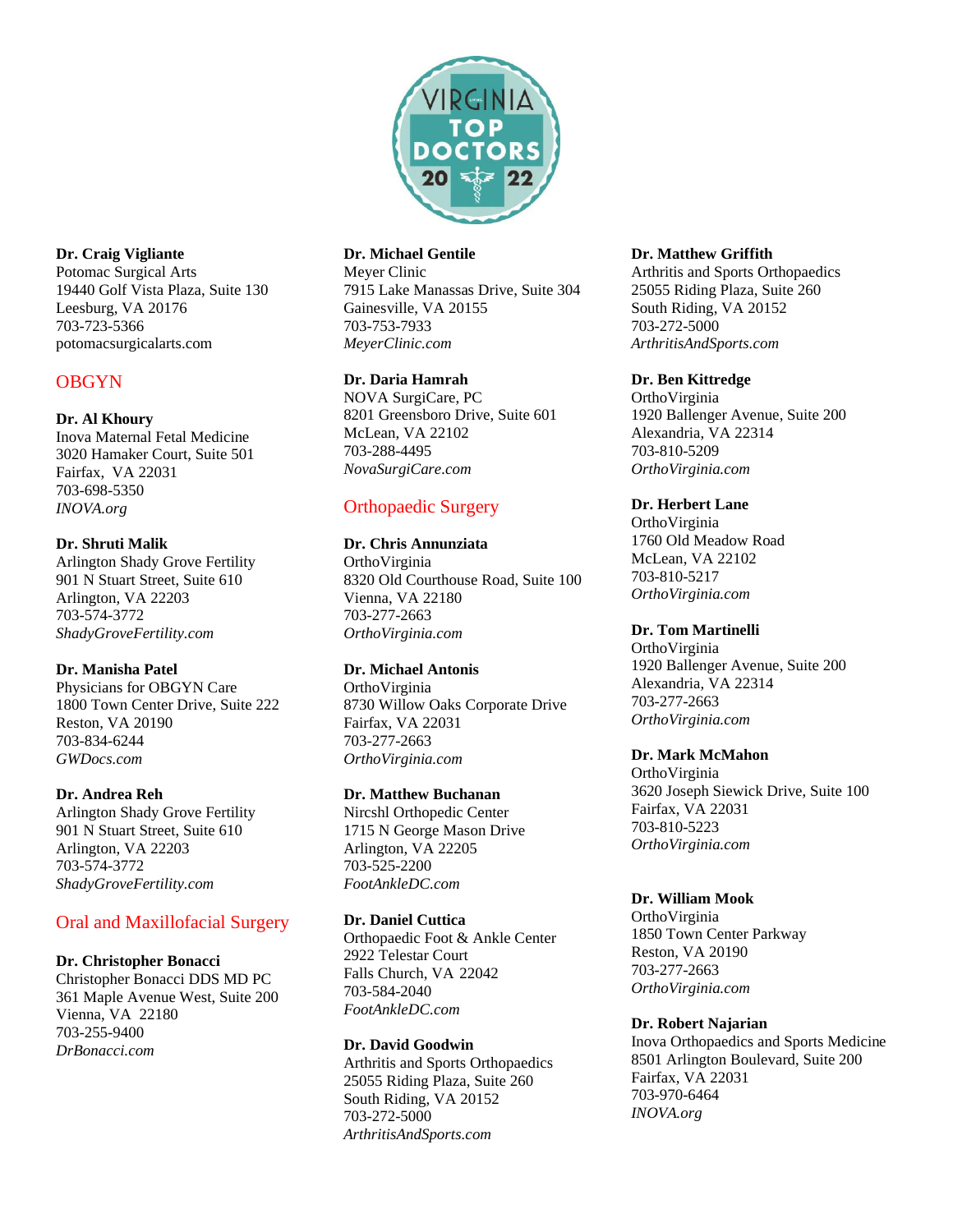

**Dr. Steven Neufeld** Orthopaedic Foot & Ankle Center 2922 Telestar Court Falls Church, VA 22042 703-584-2040 *FootAnkleDC.com*

## **Dr. Ronald Paik**

Nircshl Orthopedic Center 1715 N. George Mason Drive, Suite 504 Arlington, VA 22205 703-525-2200 *[Nirschl.com](http://www.nirschl.com/)*

**Dr. Andrew Parker** OrthoVirginia 8730 Willow Oaks Corporate Drive Fairfax, VA 22031 703-277-2663 *[OrthoVirginia.com](http://www.orthovirginia.com/)*

#### **Dr. Randall Peyton**

Arthritis and Sports Orthopaedics 21475 Ridgetop Circle, Suite 150 Sterling, VA 20166 703-444-5000 *[ArthritisAndSports.com](http://www.arthritisandsports.com/)*

#### **Dr. Cassie Root**

Nirschl Orthopaedic Center for Sports Medicine and Joint Reconstruction 1715 North George Mason Drive, Medical Offices C Arlington, VA 22205 [703-525-2200](https://www.google.com/search?q=nirschl+orthopedic+center&rlz=1C1GCEA_enUS940US940&oq=nirschl&aqs=chrome.0.0i355i512j46i175i199i512j69i57j0i512l4j69i61.3143j0j4&sourceid=chrome&ie=UTF-8) *[Nirschl.com](http://www.nirschl.com/)*

#### **Dr. Thomas Sanders**

Orthopaedic Foot & Ankle Center 2922 Telestar Court Falls Church, VA 22042 703-584-2040 *[FootAnkleDC.com](http://www.footankledc.com/)*

#### **Dr. Paul Switaj**

OrthoVirginia 1850 Town Center Parkway Reston, VA 20190 703-277-2663 *[OrthoVirginia.com/Physicians/View-OV-](https://www.orthovirginia.com/Physicians/View-OV-North-Physicians)[North-Physicians](https://www.orthovirginia.com/Physicians/View-OV-North-Physicians)*

#### **Dr. Peter Thomas**

Ortho Virginia 6355 Walker Lane, Suite 202 Alexandria, VA 22310 703-810-5210 *[OrthoVirginia.com](http://www.orthovirginia.com/)*

# **SHENANDOAH VALLEY**

## Cosmetic and Plastic Surgery

**Dr. Saied Asfa** Asfa Plastic Surgery 1502 Brookhaven Drive Harrisonburg, VA 22801 540-432-0303 *[AsfaPlasticSurgery.com](http://www.asfaplasticsurgery.com/)*

# **OBGYN**

**Dr. Louis Nelsen** Shenandoah Women's Healthcare 240 Lucy Drive Harrisonburg, VA 22801 540-418-3831 *SWHC-Office.com*

#### **Dr. Cathy Slusher**

Harrisonburg OBGYN 2291 Evelyn Byrd Avenue Harrisonburg, VA 22801 540-434-3831 *[HarrisonburgOBGYN.com](http://www.harrisonburgobgyn.com/)*

# Oral and Maxillofacial Surgery

## **Dr. Matthew Brandt**

Blue Ridge Oral and Maxillofacial Surgery 54 S Medical Park Drive Fisherville, VA 22939 540-886-2956 *BlueRidgeOralSurgery.com*

#### **Dr. Corey Burgoyne**

Blue Ridge Oral and Maxillofacial Surgery 54 S Medical Park Drive Fisherville, VA 22939 540-886-2956 *[BlueRidgeOralSurgery.com](https://www.blueridgeoralsurgery.com/)*

#### **Dr. Jeffrey Kesecker**

Legacy Surgery 2071 Pro Pointe Lane Harrisonburg, VA 22801 540-437-1230 *[LegacySurgery.com](https://legacysurgery.com/)*

## **Dr. John McLaughlin**

Massanutten Dental Team and Oral Surgery 4100 Quarles Court Harrisonburg, VA 22801 [540-908-4846](/Users/konstantin/Downloads/540-908-4846) *[MassDent.com](https://www.massdent.com/)*

# Orthopaedic Surgery

#### **Dr. Brian Dean**

Shenandoah Valley Orthopedics 70 Medical Center Circle, Suite 110 Fisherville, VA 22939 540-932-5850 *[ShenandoahValleyOrthopedics.com](http://www.shenandoahvalleyorthopedics.com/)*

#### **Dr. Ramon Esteban**

Shenandoah Valley Orthopedics 70 Medical Center Circle, Suite 110 Fisherville, VA 22939 540-932-5850 *ShenandoahValleyOrthopedics.com/Ramon-C-Esteban-MD*

## **SOUTHWEST**

# Cosmetic and Plastic Surgery

#### **Dr. Anthony Capito**

Carilion Clinic Plastic and Reconstructive Surgery 3 Riverside Circle, Suite 400 Roanoke, VA 24104 540-853-0510 *CarilionClinic.org*